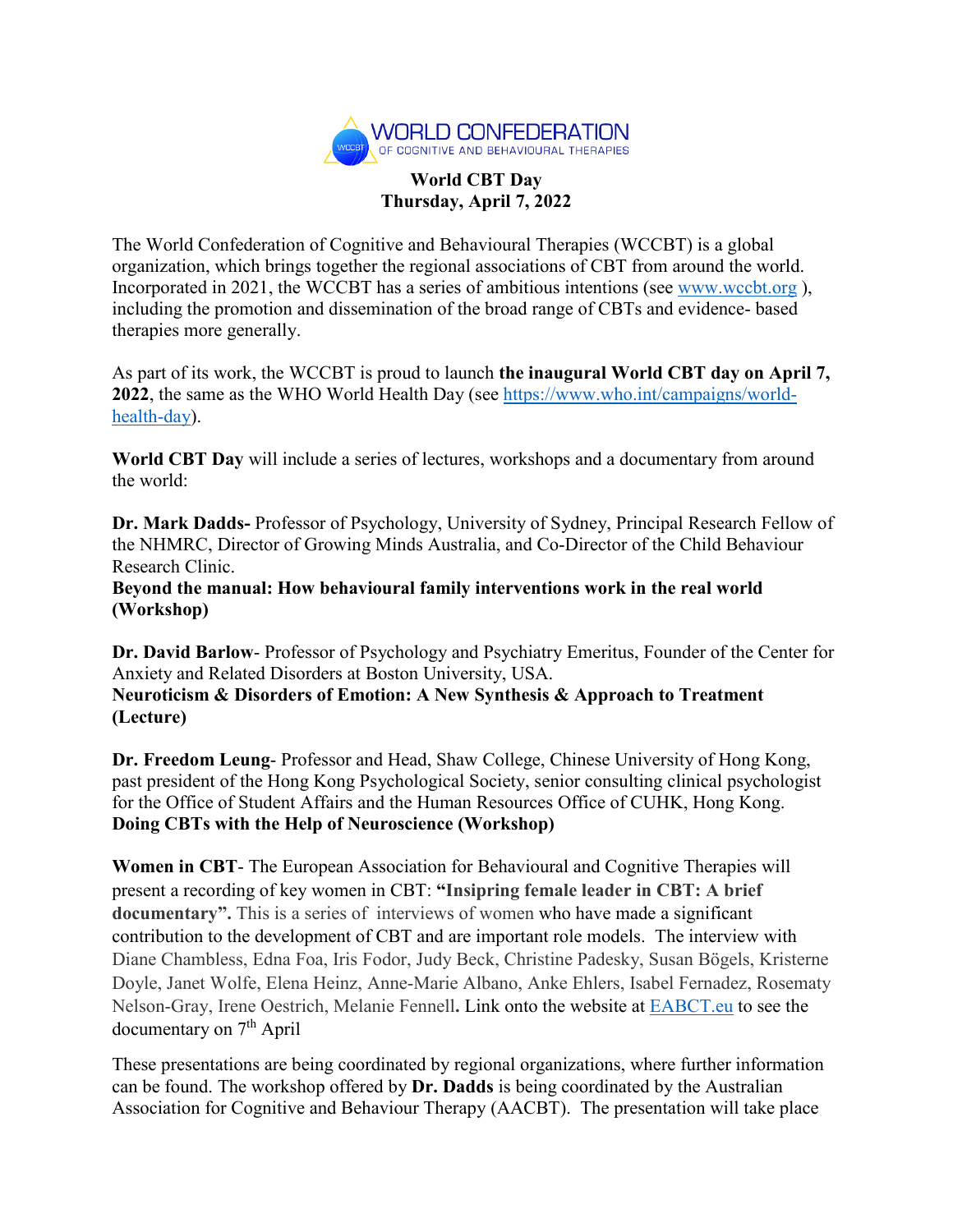beginning at 09:00 in Melbourne (UTC +10 hours). For further information go to [https://bit.ly/WorldCBT\\_2022\\_Dadds](https://bit.ly/WorldCBT_2022_Dadds)

The presentations by **Drs. Barlow and Leung** are being coordinated by the Association for Behavioral and Cognitive Therapies (U.S.A.). For further information and to register go to [https://services.abct.org/world-cbt-day-event.](https://services.abct.org/world-cbt-day-event)

Dr. Keith Dobson President, WCCBT